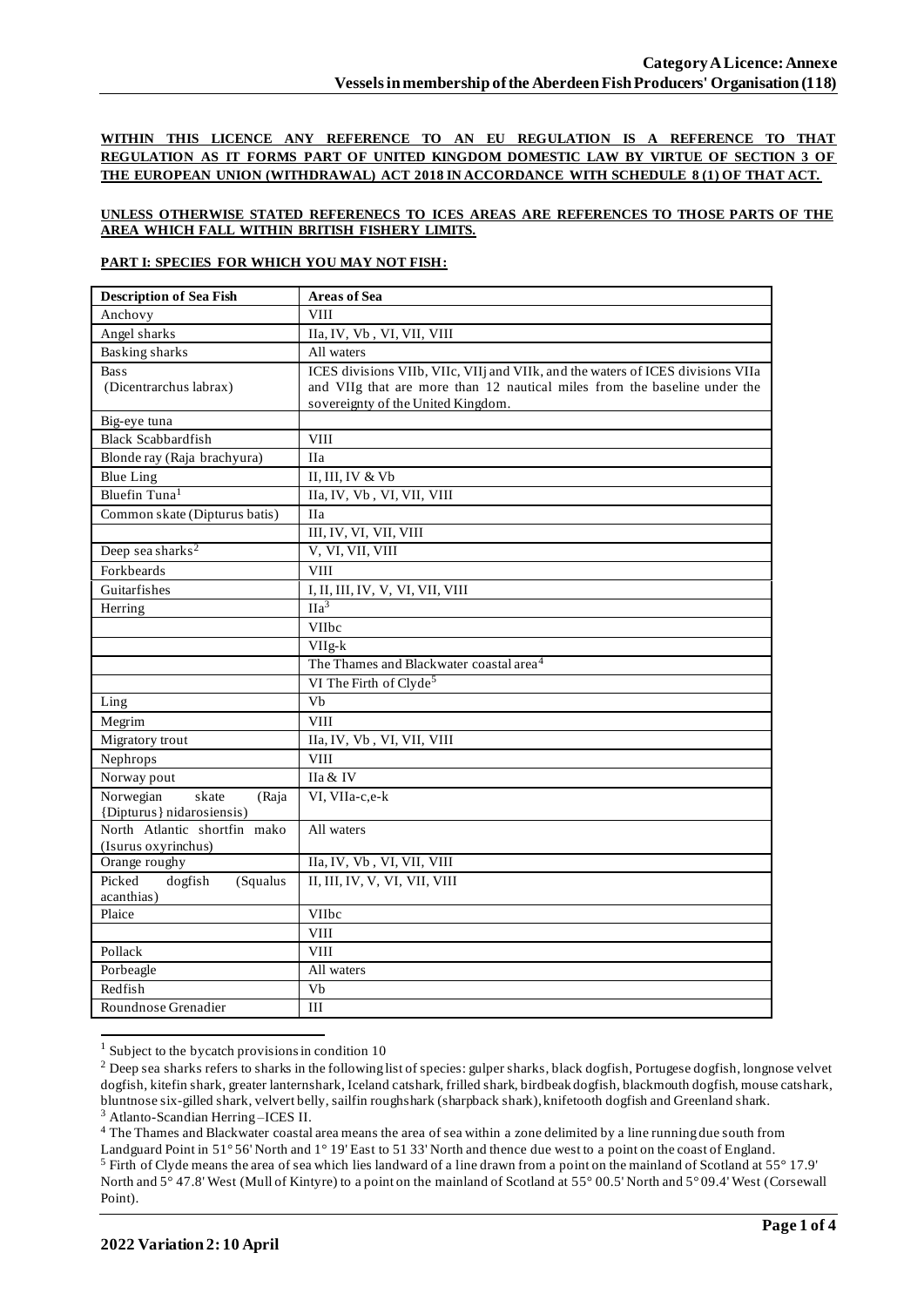| Salmon                                          | IIa, IV, Vb, VI, VII, VIII                   |  |  |  |
|-------------------------------------------------|----------------------------------------------|--|--|--|
| Sandeels                                        | Scottish Inshore Waters <sup>6</sup>         |  |  |  |
| <b>Skates and Rays</b>                          | <b>VIII</b>                                  |  |  |  |
| Small-eyed<br>(Raja<br>ray<br>microocellata)    | IIa, IV, VIa, VIb, VIIa-c, VIIe and VIIh-k   |  |  |  |
| Smooth<br>lanternshark<br>(Etmopterus pusillus) | IIa, IV                                      |  |  |  |
|                                                 | I, V, VI, VII, VIII                          |  |  |  |
| Sole                                            | <b>VIIbc</b>                                 |  |  |  |
|                                                 | <b>VIII</b>                                  |  |  |  |
| Starry Ray (Amblyraja radiata)                  | IIa, IIIa, IV, VIId                          |  |  |  |
| Thornback ray (Raja clavata)                    | <b>IIIa</b>                                  |  |  |  |
| Tope shark (Galeorhinus galeus)                 | When taken with longlines in IIa, IV; and in |  |  |  |
|                                                 | I, V, VI, VII, VIII                          |  |  |  |
| Undulate Ray (Raja undulata)                    | VI                                           |  |  |  |
| White sharks                                    | IIa, IV, Vb, VI, VII, VIII                   |  |  |  |
| White Skate (Rostroraja alba)                   | VI, VII, VIII                                |  |  |  |
| Whiting                                         | <b>VIII</b>                                  |  |  |  |

# **SPECIES FOR WHICH YOU MAY NOT FISH CONTINUED**

| <b>SPECIES</b>         | <b>SEA AREAS</b>                                                              |  |  |
|------------------------|-------------------------------------------------------------------------------|--|--|
| <b>Blue Whiting</b>    | IIa, IV, Vb, VI, VII, VIIIabde                                                |  |  |
| Boarfish (Capros aper) | VI, VII, VIII                                                                 |  |  |
| Greater Silver Smelt   | <b>IIa</b>                                                                    |  |  |
| Herring                | VIId; IVc                                                                     |  |  |
|                        | Vb, VIb and VIaN                                                              |  |  |
|                        | VIIa                                                                          |  |  |
|                        | VIIe,f                                                                        |  |  |
|                        | VIIg-k                                                                        |  |  |
| Horse Mackerel         | IVb, IVc and VIId                                                             |  |  |
|                        | IIa, IVa, VI, VIIa-c, VIIe-k, VIIIabde, Vb                                    |  |  |
| Mackerel               | IIIa & IV: IIa, IIIb,c,d                                                      |  |  |
|                        | IVa Flexibility box <sup>7</sup> (Seasonal closure 15th February – 31st July) |  |  |
| Sprats                 | IIa and IV                                                                    |  |  |
|                        | VIId,e                                                                        |  |  |

| <b>DEEP SEA</b>    |              |
|--------------------|--------------|
| Black Scabbardfish | Vb, VI, VII  |
| Forkbeards         | Vb, VI & VII |

<sup>&</sup>lt;sup>6</sup> "Scottish inshore waters" means the sea adjacent to the coast of Scotland and to the landward of a limit of 6 nautical miles from the baseline from which the territorial sea is measured, up to the mean high water mark of ordinary spring tides.

 $^7$  Mackerel caught in ICES Division IVa in the periods between 1 August and 15 February shall be recorded against the Western mackerel quota. All other catches of mackerel in ICES Division IVa shall be recorded against the North Sea mackerel quota and shall be subject to any quota limitations set out at **Part II** of this **Annex**.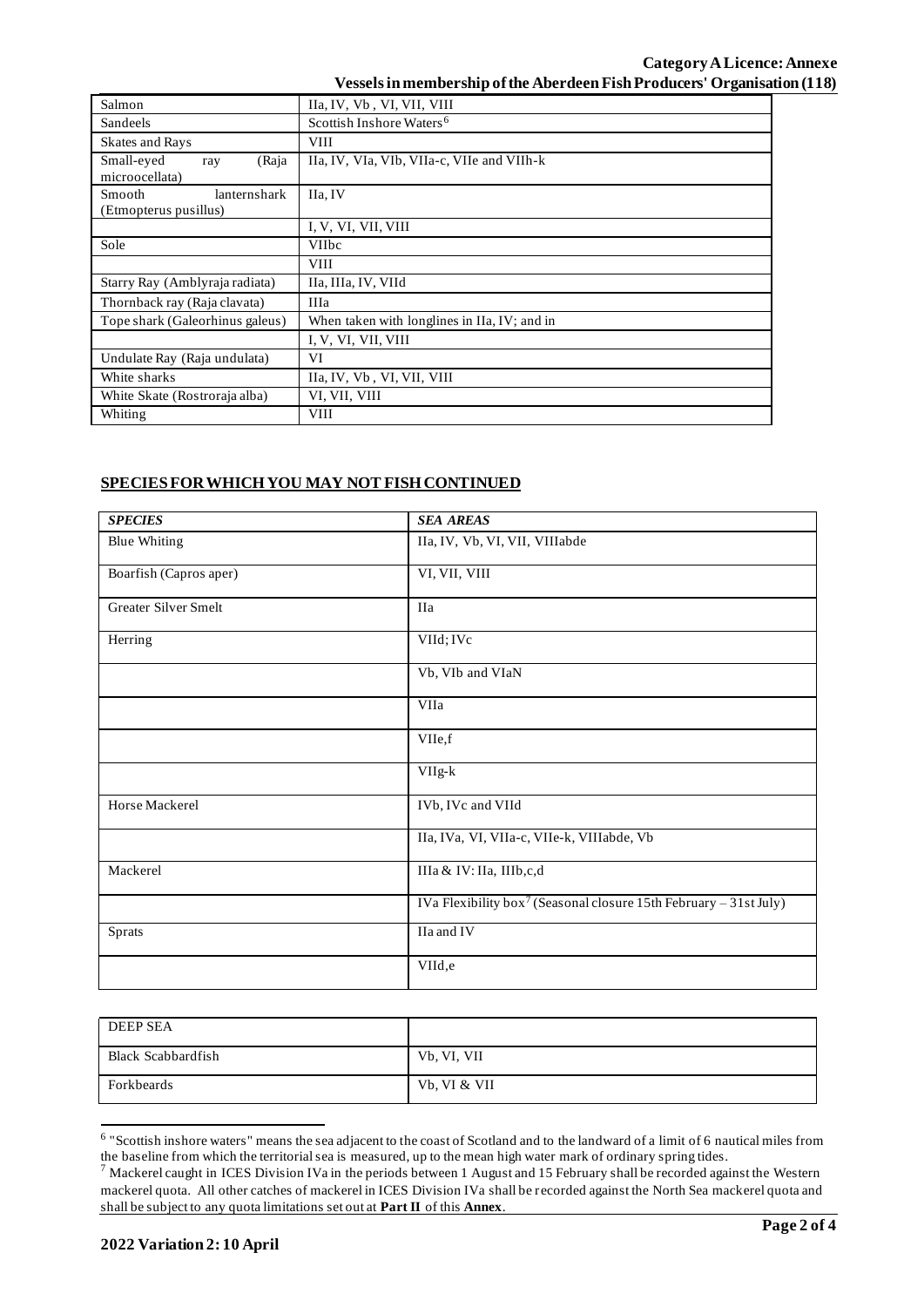## **PART II: QUOTA LIMITATIONS OF TAC STOCKS**

#### **LICENCE HOLDERS ARE REMINDED THAT QUOTA LIMITS ARE IN LIVE WEIGHT.**

For the conversion factors that apply see the bottom of this Annexe.

| <b>TAC SPECIES</b>                  | <b>SEA AREA</b> | <b>QUOTA LIMIT/ MONTH</b><br><b>(UNLESS OTHERWISE</b><br><b>STATED</b> ) |
|-------------------------------------|-----------------|--------------------------------------------------------------------------|
| Tusk                                | <b>IIa</b>      | 0.1 tonnes per trip                                                      |
| Small-eyed-ray (Raja microocellata) | VIIf-g          | 1.5 tonnes                                                               |
| Blue Ling                           | IIa & IV        | 0.1 tonnes per trip                                                      |

| <b>DEEP-SEA SPECIES</b> | <b>SEA AREA</b>       |
|-------------------------|-----------------------|
| Alfonsinos              | IV, Vb, VI, VII, VIII |
| Black scabbardfish      | IIa, IV               |
| <b>Forkbeards</b>       | IIa, IV               |
| Red seabream            | VI, VII, VIII         |
| Roundnose grenadier     | IIa, IV, VIII         |

A quota limitation of **100 kgs per fishing trip** will apply, either singly or collectively, to the above deep-sea stocks in the sea areas described.

**Live weight shall be calculated by multiplying landed weight by the conversion factors set out below**.

| <b>Species</b>        | Code       | Gutted | Gutted &<br>Headed | <b>Fillets</b> | <b>Parts</b> |
|-----------------------|------------|--------|--------------------|----------------|--------------|
| Anglerfish            | <b>ANF</b> | 1.22   | 3.0                |                | $3.0^{8}$    |
| <b>Bass</b>           | <b>BSE</b> | 1.125  |                    | 2.7            |              |
| <b>Blue Whiting</b>   | <b>WHB</b> | 1.15   |                    |                |              |
| <b>Brill</b>          | <b>BLL</b> | 1.09   | 2.7                |                |              |
| Cod                   | <b>COD</b> | 1.17   | 1.7                | 2.6            | 1.389        |
| Conger Eel            | <b>COE</b> | 1.125  |                    | 2.7            |              |
| Common Dab            | DAB        | 1.11   | 1.39               |                |              |
| Common Sole           | <b>SOL</b> | 1.04   |                    | 2.5            |              |
| Flounder              | <b>FLE</b> | 1.08   |                    | 2.7            | $1.39^{10}$  |
| Greenland Halibut GHL |            | 1.08   |                    |                |              |
| Halibut               | HAL        | 1.08   |                    | 2.7            |              |
| Haddock               | <b>HAD</b> | 1.17   | 1.46               | 2.6            |              |
| Hake                  | <b>HKE</b> | 1.11   | 1.4                | 2.6            |              |
| Herring               | <b>HER</b> | 1.12   | 1.19               |                |              |
| Horse Mackerel        | <b>JAX</b> | 1.08   |                    |                |              |
| Lemon Sole            | <b>LEM</b> | 1.05   |                    | 2.5            |              |
| Ling                  | LIN        | 1.14   | 1.32               | 2.64           | $2.8^{11}$   |
| Mackerel              | MAC        | 1.09   |                    |                |              |
| Megrims               | <b>LEZ</b> | 1.06   |                    | 2.5            |              |
| Mullet                | <b>MUL</b> | 1.125  |                    | 2.7            |              |

<sup>8</sup> Tails

<sup>9</sup> Headed

<sup>10</sup> Gutted, headed and skinned

<sup>11</sup> Gutted and salted